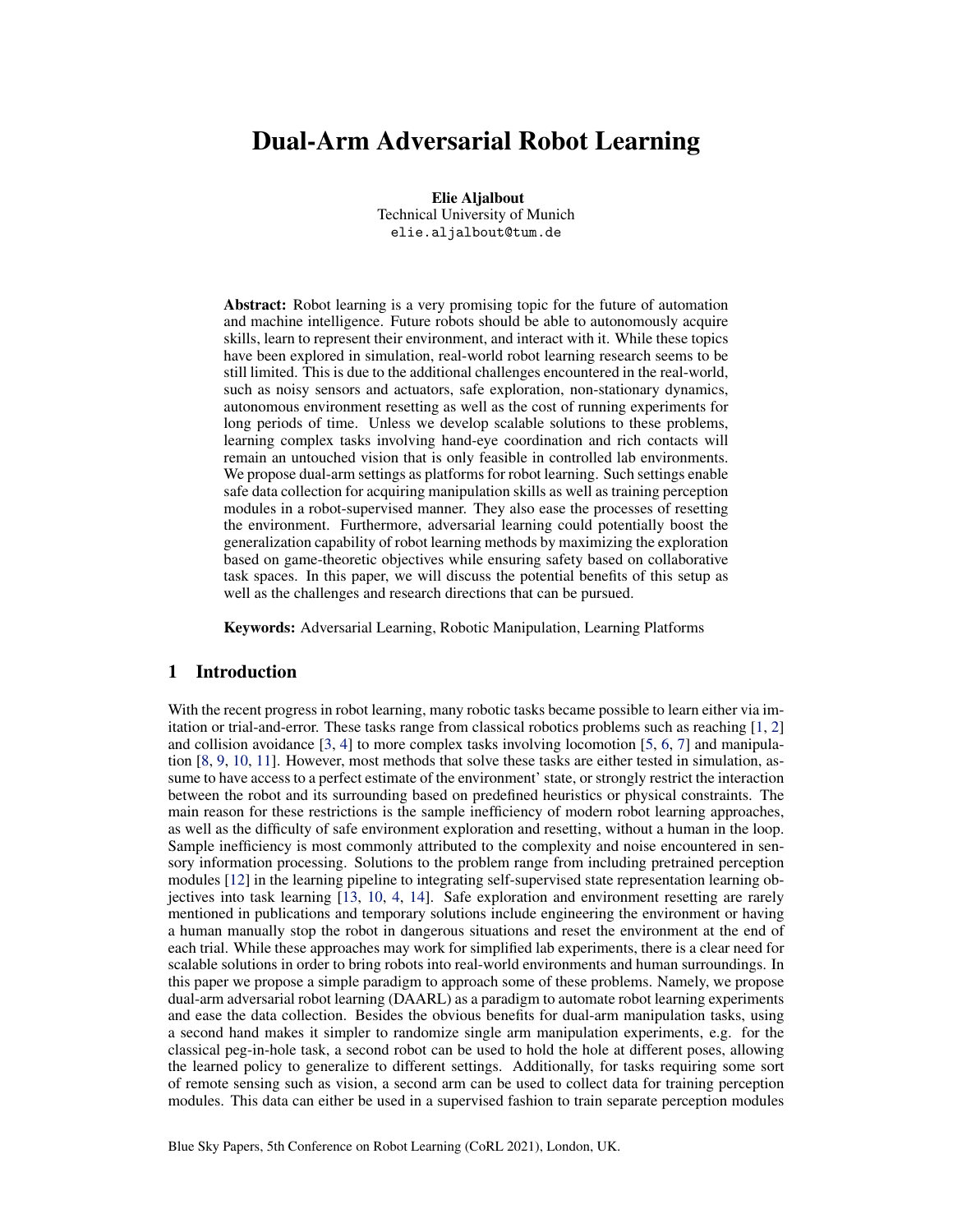<span id="page-1-0"></span>

Figure 1: Illustration of DAARL: each robot is either a trainer or a trainee with its own policy. The trainee is the main learner. Its policy is trained to solve the task. The trainer policy and robot are responsible for resetting and randomizing the environment between episodes. It can also be used to generate adversarial actions to make the trainee policy more robust.

or even to integrate perception in the decision making (for instance by including state representation learning objectives in the task learning process). Furthermore, with the mutual awareness of the two robots, it is possible to design simple policies to solve the task at hand, and use these simplistic policies to sample data for training a more complex one. In this paper, we will introduce this paradigm (section 2), discuss its potential gains (section 3) and challenges (section [4\)](#page-3-0), and discuss the general picture (section [5\)](#page-3-0).

# 2 Methodology

Figure 1 illustrates the general idea behind DAARL. Each robot is either a trainer or a trainee. This condition can be relaxed for certain dual-arm manipulation tasks, but we would still use this naming convention for the sake of distinguishing the two robots. For single-arm tasks the trainer robot is only used to reset and randomize the environment for the task at hand, e.g. randomize the pose of the hole for single-arm peg-in-hole. The two robots are controlled by two separate policies,  $\pi_{tr}$ controls the trainer and  $\pi_{te}$  controls the trainee. The latter is the one performing the task while the trainer is the one responsible for resetting the environment and maximizing exploration. In addition, the trainer could also be used to generate disturbances during the task execution by the trainee. This behavior can also be adversarial similar to the work in [\[15\]](#page-4-0). It is important to note that the two policies don't have to run at the same frequency. For instance, if the trainer is only taking care of the environment reset of a single-arm task, it would only be used at the end of each episode, while the trainee policy is used at a higher frequency during the task execution. Considering a Markov Decision Process (MDP) as a tuple  $\mathcal{M} = \{S, A_f, A_l, T, \rho_0, r, \gamma\}$ , where S denotes the state space,  $A_f$  and  $A_l$  the action spaces of the trainer and trainee policies. T describes the system dynamics.  $ρ_0$  defines the initial state distribution.  $r : S \times A_f \times A_l \to \mathbb{R}$  is the reward function, and  $γ$  is a parameter for discounting future rewards. The overall objective for this problem can be formulated as follows:

$$
\min_{\pi_{tr}} \max_{\pi_{te}} \mathbb{E}_{s_0 \sim \rho_0, a_{tr} \sim \pi_{tr}, a_{te} \sim \pi_{te}} \left[ \sum_{t=0}^{H} \gamma^t r(s, a_{tr}, a_{te}) \right]
$$
(1)

As the solution to such problems can be complex [\[16\]](#page-4-0), it might be desirable to train the two policies in an alternating fashion as described in [\[15\]](#page-4-0). This also makes it easier to control the degree of exploration by weighting the rewards for the trainer and trainee policies differently:  $r_{tr} = \alpha r(s, a_{tr}, a_{te})$ and  $r_{te} = \beta r(s, a_{tr}, a_{te})$ . For dual-arm manipulation tasks, each robot would play the role of the trainer and the trainee, purely attempting to solve the tasks at times and tricking the other robot at other times. This would then require to have for each robot two policies, which are trained in an alternating fashion.

# 3 Potential Gains

Safety during training. This aspect is especially relevant for single-arm tasks where the usual setup might include static (task-relevant) objects on surfaces (e.g. table) or objects in a human's hand. Due to the access to the trainer robot's state and hence the object's, it is possible to ensure safety by embedding this knowledge in the controllers and action spaces of both robots. Namely, it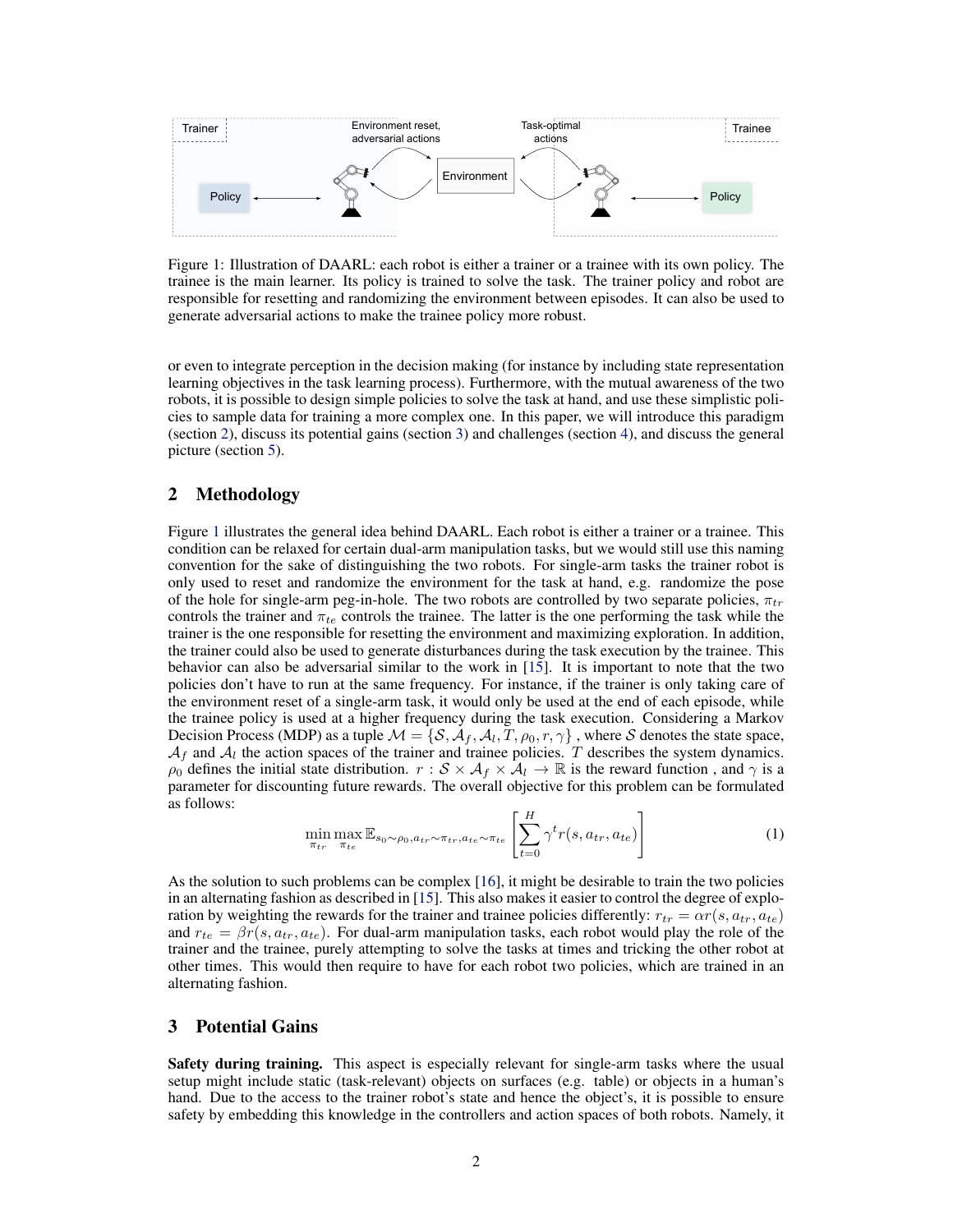is possible to predict and prevent robot-robot collisions, and subsequently avoid collisions altogether since these are mostly probable to occur around the object.

Autonomous Randomized Experiments. When learning via trial and error, it is important to be able to reset the environment, without having a human in the loop. For instance, if the task is "object pushing", it is necessary to reset the pose of the object after every training episode. While this is very simple in simulation, in real-world experiments, many problems can be faced such as objects out of reach, collisions, and having to switch/modify the end-effector to reset the environment. Having a second robot, makes it possible to fetch objects from a larger workspace and resetting them to an initial pose. Additionally, it is often desirable to randomize the initial state of the environment. Randomizing the initial state improves the generalization capability of the learned policy [\[17\]](#page-5-0). Besides reducing the dependence on a human to reset the environment, a second robot makes it possible to have more diverse initial states, since the objects to be manipulated can be placed in the trainer's hand which can be anywhere within this robot's workspace. Unlike the case where the object to be manipulated is placed in predefined positions on certain surfaces. Taking the example of a "pick and place" task, the trainer robot can hold the objects in hand (with the hand wide open) and the trainee attempts to pick the object. Of course, this has its limitations. For instance, the objects might fall outside of the workspace of both robots, a human is then required to return it into the scene. Finally, a dual-arm setup can also be beneficial for reward computation. For instance, if the object to be manipulated is rigid and always in the trainer's hand, it is possible to have access to its state without having to use any kind of external state estimation. This makes it easier to compute the reward.

Human-Robot Interaction (HRI). Another benefit of having a second robot, is to simulate a human for HRI tasks during training. Namely, the trainer robot can imitate the motion of a human that might be encountered during the task. By exposing the trainee to human-like motions during training, it is possible to train it for HRI tasks without a human in the loop. The trainer could also be designed to act in human-like ways. It is also possible to enforce certain properties on the trainer (e.g. time optimality) which are hard to impose on a human training the robot (for instance due to lack of motivation).

Data Collection. In Dual-arm settings, each robot can easily collect labeled data about the objects in the other robot's end effector, or ones previously moved by the other robot. The robots need to be calibrated with respect to each other and their kinematics should be known. For instance, for visionbased tasks, it is possible to collect datasets of images and object locations and use that later on for training segmentation, object detection, or tracking modules. This can also be done with a singlearm setting. However, the second arm makes the data collection faster, more flexible and enables collecting data about dynamic objects. Even for unsupervised/self-supervised state representation learning, collecting observations of the environment can be way better in the presence of an active agent (second robot) randomizing the state of the environment, and diversifying the observations. In both supervised and unsupervised cases, the obtained perception modules can later on be used for a variety of tasks even single-arm tasks. Another major benefit is to collect observation-action trajectories using simple (local) hand-designed teacher policies. The teacher policies could take advantage of the calibration between the two robots and generate actions based on the obtained knowledge concerning the accurate whereabouts of the task-relevant objects. Such policies can be hand-designed and sub-optimal. They can then be used to train a global policy as in [\[18\]](#page-5-0). More interestingly, the teacher policies could be fully blind (i.e. do not use vision and rely on true state information), but later on be used to collect data with images as part of the observation to train vision-based policies. Chen et al. [\[19\]](#page-5-0) proposed a similar concept for training autonomous driving agents.

Guided Exploration. In robot learning, especially reinforcement learning-based methods, sample efficiency is a major problem. For that, a good balance between exploration and exploitation is very important to ensure generalization and escaping bad local optimas while also being sample efficient. However, both exploration and exploitation can be challenging. For exploration, a uniform random policy is already better than the task policy at collecting diverse samples. However, even a random policy can collect similar state-action trajectories, and hence more aggressive exploration is needed. The adversarial side of DAARL (section [2\)](#page-1-0) help collecting samples where the current policy still struggles, instead of ones which are random but potentially very similar to the ones already encountered. Even for exploitation, most reinforcement learning methods need a lot of trials to learn a successful policy that can be exploited. As explained in the previous paragraph,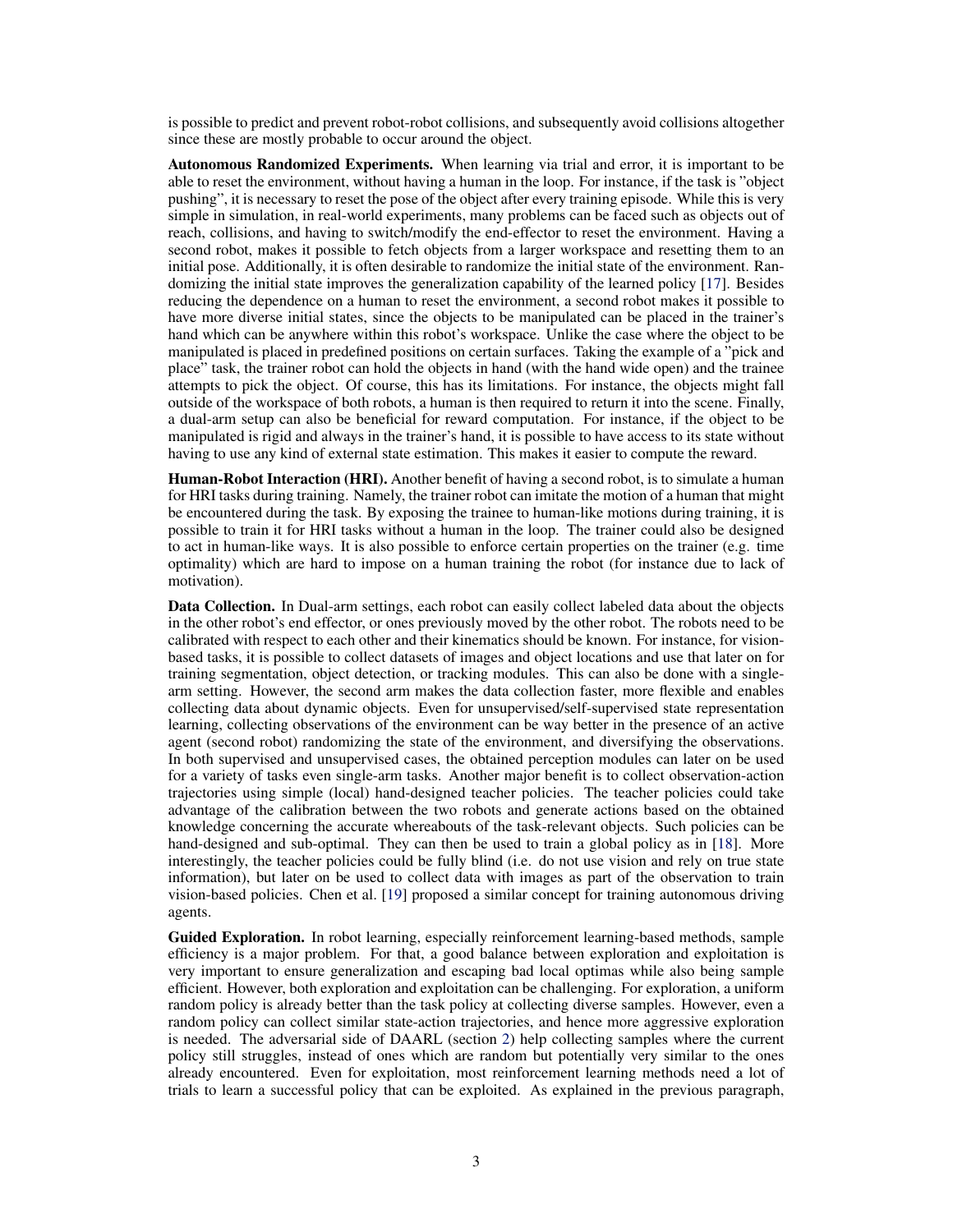<span id="page-3-0"></span>DAARL could accelerate that by simplifying the process of programming teacher policies based on the mutual awareness of the two robots.

# 4 Challenges & Limitations

Like any other paradigm, building DAARL-based pipelines and applications can be challenging. We discuss major challenges and limitations in this section:

Increased Complexity: First, by using a second robot for learning single-arm tasks, some extra engineering effort is needed. As previously discussed, the transformation between the two robots needs to be identified and a coordinated motion planning and control architecture is needed to ensure safety and smooth experiments<sup>1</sup>. In addition, every design and instrumentation choice needs to be made twice. For instance, the choice of action spaces and controllers used for every policy and robot are different. Additionally, for single-arm tasks, the trainer robot needs to be equipped with basic skills to be able to do its job on certain tasks. For example, if the role of the trainer is to reset and randomize the environment for a "pick and place" task involving multiple objects, it needs to be able to pick the objects itself and place it. At first, it might sound as if DAARL defies its purpose. However, the "pick and place" skill doesn't need to be perfect for the trainer but just good enough to serve its purpose, i.e. it could be hard-coded, sub-optimal, or based on object-specific assumptions. Nonetheless, that's an extra effort needed to get started. This motivates adopting a developmental approach to learning skills with DAARL: starting with basic atomic skills that require the least expert knowledge, and using the learned skills later-on while learning different skills and solving different tasks. Early tasks could even be supervised by a human.

Extra Cost: Besides the additional engineering efforts required to get started with DAARL, there's an extra cost needed to own the second robot, run it and maintain it. However, one of the main motivations for robot learning research is to enable robots to perform multiple tasks in unstructured and unknown environments such as households. We believe the actual robots deployed for such environments won't be single-arm robots attached to a static table, but rather something more dexterous and mobile like a humanoid. We might as well start training robots in these settings, solve some of the challenges that are faced in such settings, and take advantage of all the information that can be gained.

Limitations: As previously mentioned, DAARL doesn't completely remove the need for humans in the loop during training. We hope that it at least reduces the need for human supervision, and potentially eliminate it for certain tasks. Furthermore, the adversarial part of DAARL introduces additional hyperparameters and implementation details that need to be well chosen. For instance, in section [2,](#page-1-0) we suggested an alternating training procedure to solve the adversarial problem. Our choice was mostly based on our own previous experiences in similar optimization problems as well as related work [\[15\]](#page-4-0). Other alternatives might improve the training, reduce the number of hyperparameters and potentially strike a better balance between exploration and exploitation.

# 5 Discussion

In this paper, we propose dual-arm adversarial robot learning as a new paradigm for automating realworld robot learning experiments, reducing the dependence on humans in the loop, and boosting the exploration and generalization capabilities of such methods. Our main aim is to propose a feasible alternative to training in simulation, while reducing the chance of falling in common pitfalls of real-world robotic experiments, especially ones involving randomness. We also discuss other benefits of DAARL such as data collection, human-robot interaction, and safety-enabling potentials. We also discussed challenges and limitations of DAARL-like systems. Most importantly, we note that some of the majors advantages of DAARL, such as requiring less human interventions, are only limited to certain tasks. For that we briefly propose a developmental skill and task learning approach based on sorting the dependencies of tasks and skills on each others. Future work could attempt to smartly apply DAARL to various tasks, solve some of the mentioned challenges, improve the concept further, and even propose other smart mechanisms and platforms for real-world robot learning.

<sup>&</sup>lt;sup>1</sup>These components are required anyway for dual-arm tasks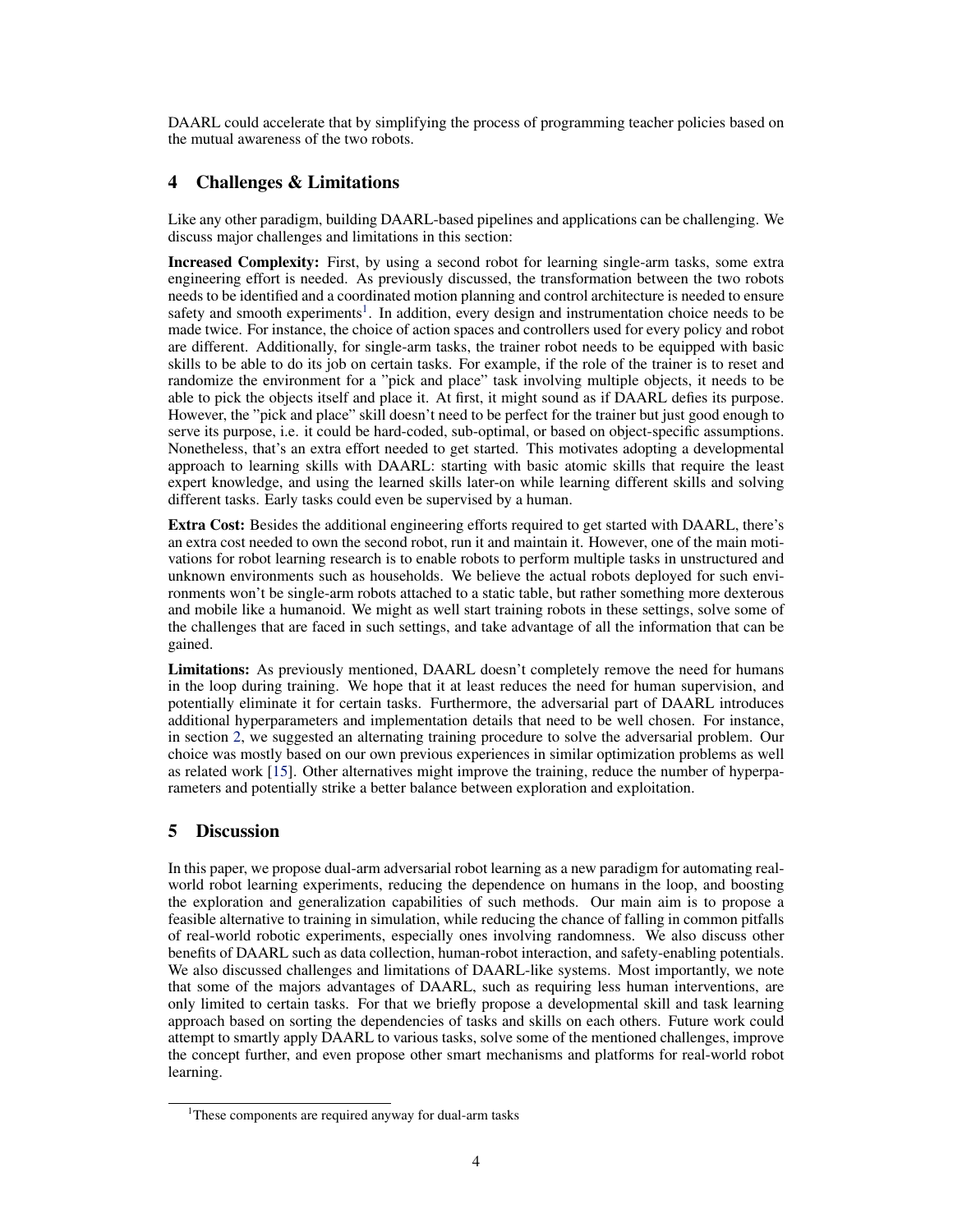#### <span id="page-4-0"></span>Acknowledgments

We would like to thank the reviewers for their valuable feedback and comments.

#### References

- [1] P. Aumjaud, D. McAuliffe, F. J. Rodríguez-Lera, and P. Cardiff. Reinforcement learning experiments and benchmark for solving robotic reaching tasks. In *Workshop of Physical Agents*, pages 318–331. Springer, 2020.
- [2] S. Luo, H. Kasaei, and L. Schomaker. Accelerating reinforcement learning for reaching using continuous curriculum learning. In *2020 International Joint Conference on Neural Networks (IJCNN)*, pages 1–8. IEEE, 2020.
- [3] B. Sangiovanni, A. Rendiniello, G. P. Incremona, A. Ferrara, and M. Piastra. Deep reinforcement learning for collision avoidance of robotic manipulators. In *2018 European Control Conference (ECC)*, pages 2063–2068, 2018. [doi:10.23919/ECC.2018.8550363.](http://dx.doi.org/10.23919/ECC.2018.8550363)
- [4] E. Aljalbout, J. Chen, K. Ritt, M. Ulmer, and S. Haddadin. Learning vision-based reactive policies for obstacle avoidance. *arXiv preprint arXiv:2010.16298*, 2020.
- [5] N. Kohl and P. Stone. Policy gradient reinforcement learning for fast quadrupedal locomotion. In *IEEE International Conference on Robotics and Automation, 2004. Proceedings. ICRA'04. 2004*, volume 3, pages 2619–2624. IEEE, 2004.
- [6] T. Haarnoja, S. Ha, A. Zhou, J. Tan, G. Tucker, and S. Levine. Learning to walk via deep reinforcement learning. *arXiv preprint arXiv:1812.11103*, 2018.
- [7] X. B. Peng, G. Berseth, K. Yin, and M. Van De Panne. Deeploco: Dynamic locomotion skills using hierarchical deep reinforcement learning. *ACM Transactions on Graphics (TOG)*, 36(4): 1–13, 2017.
- [8] S. Levine, N. Wagener, and P. Abbeel. Learning contact-rich manipulation skills with guided policy search, 2015.
- [9] S. Levine, C. Finn, T. Darrell, and P. Abbeel. End-to-end training of deep visuomotor policies. *The Journal of Machine Learning Research*, 17(1):1334–1373, 2016.
- [10] M. A. Lee, Y. Zhu, K. Srinivasan, P. Shah, S. Savarese, L. Fei-Fei, A. Garg, and J. Bohg. Making sense of vision and touch: Self-supervised learning of multimodal representations for contact-rich tasks. In *2019 International Conference on Robotics and Automation (ICRA)*, pages 8943–8950. IEEE, 2019.
- [11] M. Alles and E. Aljalbout. Learning to centralize dual-arm assembly. *arXiv preprint arXiv:2110.04003*, 2021.
- [12] B. Chen, A. Sax, G. Lewis, I. Armeni, S. Savarese, A. Zamir, J. Malik, and L. Pinto. Robust policies via mid-level visual representations: An experimental study in manipulation and navigation. *arXiv preprint arXiv:2011.06698*, 2020.
- [13] T. de Bruin, J. Kober, K. Tuyls, and R. Babuška. Integrating state representation learning into deep reinforcement learning. *IEEE Robotics and Automation Letters*, 3(3):1394–1401, 2018.
- [14] E. Aljalbout, M. Ulmer, and R. Triebel. Making curiosity explicit in vision-based rl. *arXiv preprint arXiv:2109.13588*, 2021.
- [15] L. Pinto, J. Davidson, R. Sukthankar, and A. Gupta. Robust adversarial reinforcement learning. In *International Conference on Machine Learning*, pages 2817–2826. PMLR, 2017.
- [16] J. Perolat, B. Scherrer, B. Piot, and O. Pietquin. Approximate dynamic programming for twoplayer zero-sum markov games. In *International Conference on Machine Learning*, pages 1321–1329. PMLR, 2015.